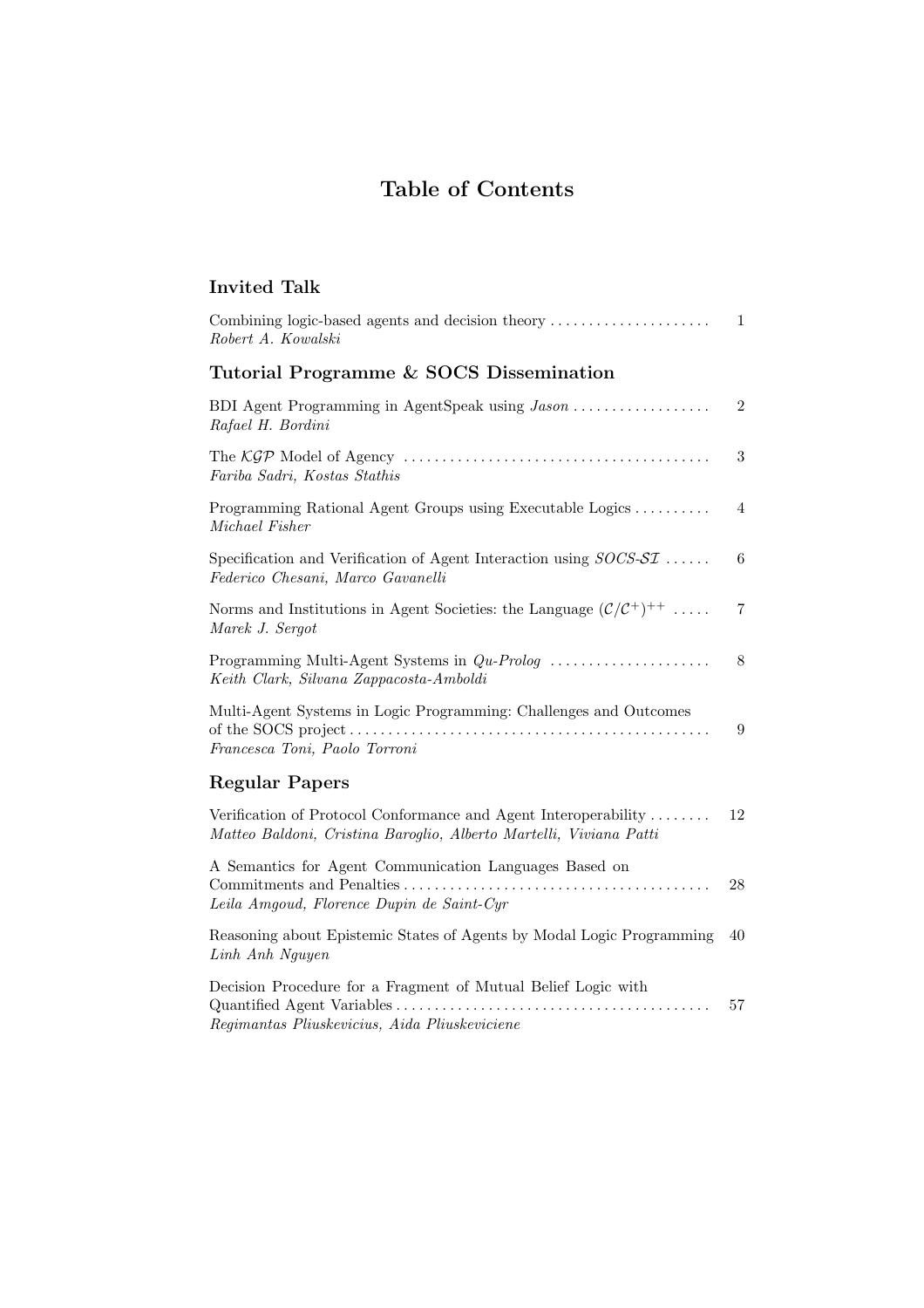| Strongly Complete Axiomatizations of "Knowing At Most" in Standard<br>Thomas Agotnes, Michal Walicki                     | 73  |
|--------------------------------------------------------------------------------------------------------------------------|-----|
| Logical Spaces in Multi-agent Only Knowing Systems<br>Bjørnar Solhaug, Arild Waaler                                      | 88  |
| Combining Answer Sets of Nonmonotonic Logic Programs<br>Chiaki Sakama, Katsumi Inoue                                     | 104 |
| Speculative constraint processing with iterative revision for disjunctive<br>Martine Ceberio, Hiroshi Hosobe, Ken Satoh  | 119 |
| Constitutive Norms in the Design of Normative Multi-Agent Systems<br>Guido Boella, Leendert van der Torre                | 135 |
| Davide Grossi, Frank Dignum, John-Jules Ch. Meyer                                                                        | 151 |
| John Knottenbelt, Keith Clark                                                                                            | 168 |
| Fariba Sadri, Francesca Toni                                                                                             | 184 |
| Diagnosis of Plan Execution and the Executing Agent<br>Nico Roos, Cees Witteveen                                         | 201 |
| Intention Recognition in the Situation Calculus and Probability Theory<br>Robert Demolombe, Ana Maria Otermin Fernandez  | 216 |
| Ability in a multi-agent context: a model in the Situation Calculus<br>Laurence Cholvy, Christophe Garion, Claire Saurel | 231 |
| Johan W. Klüwer and Arild Waaler                                                                                         | 246 |
| <b>Contest Papers</b>                                                                                                    |     |
| Mehdi Dastani, Jürgen Dix                                                                                                | 261 |
| Using Pheromones, Broadcasting and Negotiation for Agent Gathering                                                       | 267 |
| Simon Coffey, Dorian Gaertner                                                                                            |     |
| Robert Logie, Jon G. Hall, Kevin G. Waugh                                                                                | 274 |